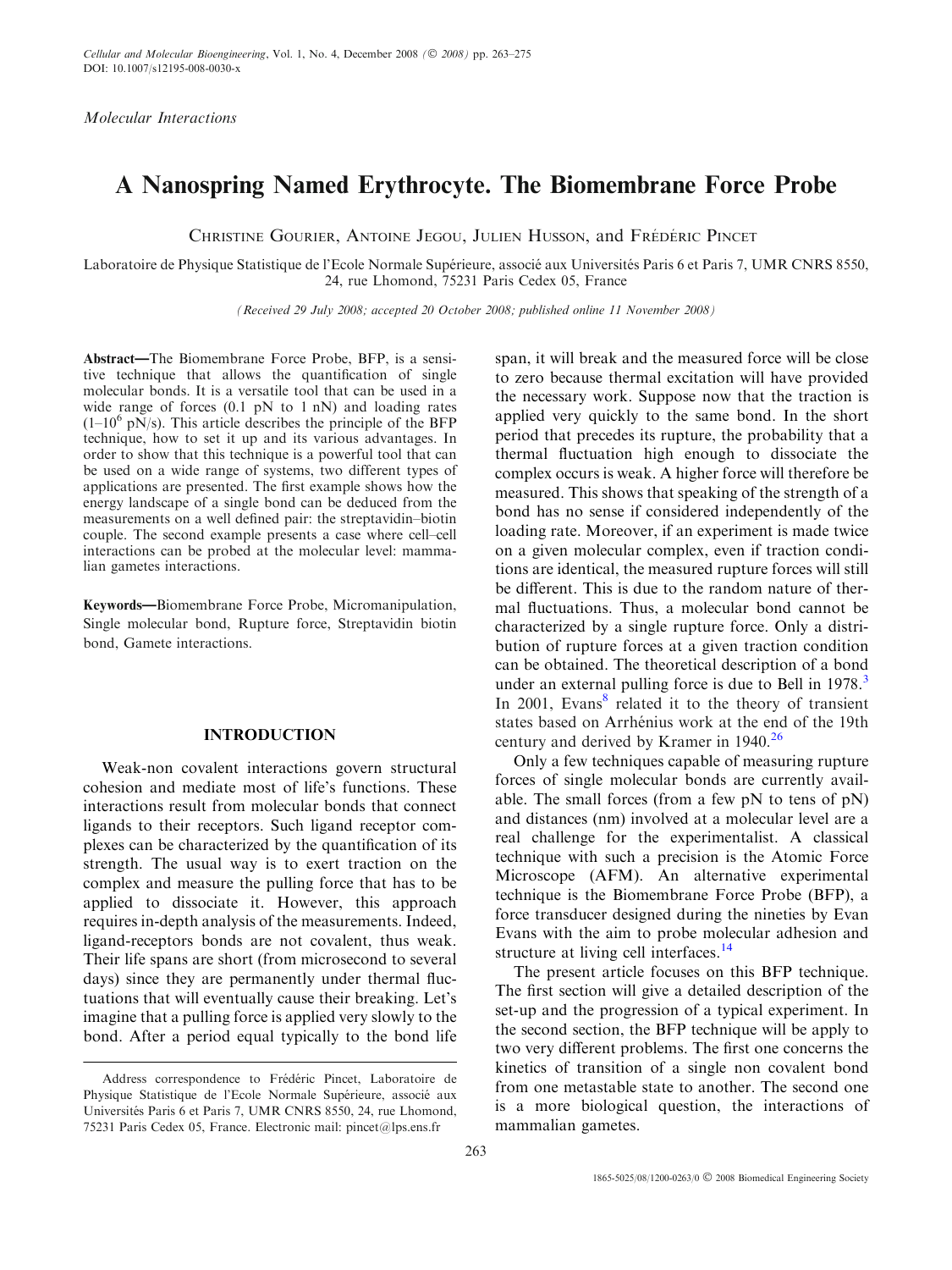# THE BFP TECHNIQUE

#### General description

<span id="page-1-0"></span>The  $BFP<sup>14</sup>$  $BFP<sup>14</sup>$  $BFP<sup>14</sup>$  (Fig. 1) uses a force transducer made of a biotinylated erythrocyte (biotinylated Red Blood Cell, bRBC) maintained by a glass micropipette. A streptavidin-coated glass microbead is attached to the bRBC. The erythrocyte is used as a spring of known stiffness  $k$ , which is tuned by the controlled aspiration pressure applied by the holding micropipette: the stronger the aspiration, the higher  $k$ . The assembly formed by the bRBC and the microbead constitutes a powerful nanodynamometer and is the force transducer used in the BFP. The streptavidin-coated glass bead can be decorated with ligands of interest which will be displayed on the tip of the force transducer. When the decorated glass bead is brought into contact with a target (another bead, a vesicle, a living cell, etc) bearing complementary receptors, one or more bonds may form. When this situation occurs, an adhesion event is observed. For simplicity, we will simply call it ''an event''. The density of ligands and/or receptors on the surfaces is generally adjusted to observe an event in less than 10% of contacts. As we will later see, such control is not always possible. In the case of a homogeneous distribution of ligand and/or receptors at the surfaces, such a rate of events ensures a probability higher than 95% that any given event corresponds to a single molecular bond. $^{29}$  $^{29}$  $^{29}$  It is worth noting that the finding that bond formation is a rare event proves that most detected events represent single molecular bonds only if it is assumed that single molecular bonds can actually be detected.



FIGURE 1. Right: probe of the BFP composed by a biotinylated erythrocyte and a streptavidinated glass bead. The red blood cell is used as a spring. Its stiffness is controlled by the aspiration pressure in the holding pipette. The glass bead is also functionalysed with ligands. Left: the target (here another bead) decorated with receptors is maintained at the extremity of a second pipette. From Merkel et al.<sup>2</sup>

When the two surfaces are separated, the bond is submitted to a traction force that induces the deformation of the red blood cell. In practice, this deformation is measured through a precise video tracking of the microbead attached to the bRBC. The rupture force of the bond is deduced from the maximum elongation of the red blood cell. As explained above, because of thermal fluctuations, the rupture force depends on the traction conditions and only a distribution of rupture forces can be obtained for any given traction conditions.

#### Micropipette Fabrication

The BFP technique requires glass micropipettes with inner diameter adapted to the size of the beads, vesicles or cells used (typically from 2 to 10  $\mu$ m). The different steps of pipette preparation are detailed in Fig. 2. Micropipettes are first obtained by elongating



FIGURE 2. Micropipette fabrication. Step 1: elongation of a borosilicate glass capillary with a micropipette puller. Step 2: (a–c) aperture of the micropipette to a suitable diameter with a microforge. Step 3: (d) Tilt of the pipette extremity (necessary for some applications).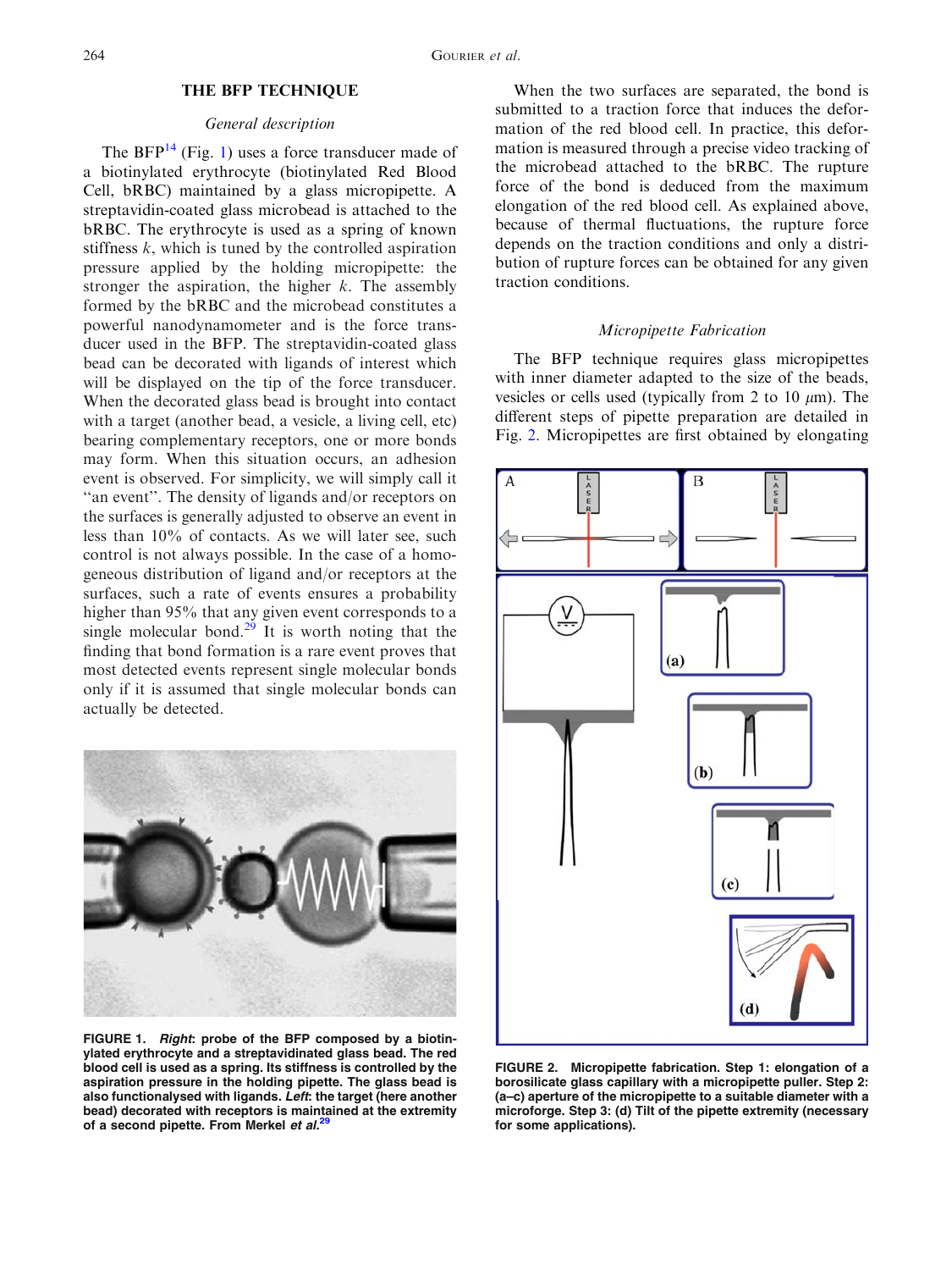borosilicate glass capillaries (1 mm outer diameter, 0.58 mm inner diameter, Harvard Apparatus, USA) with a micropipette puller (P-2000, Sutter Instruments Co., USA). This apparatus is made of a laser used as heating source, and of two pulling springs. The central part of the capillary is heated while the springs apply a traction force to the capillary extremities. The central part of the capillary gets thinner and thinner until it breaks. After breaking, the capillary is split into two closed micropipettes. Next a custom-made microforge allows the opening of the micropipette extremity at the desired diameter. The microforge is made of a platinum wire connected to a power supply. A solid drop of glass fixed on the wire melts when the power is on. The closed tip of the pipette is introduced over a few micrometers into the melted glass before power is switched off. The solidification of the glass drop generates a stress at the extremity of the pipette inducing its rupture. The resulting pipette is open but its aperture is not regular. To circumvent this problem, power is switched on again and the pipette is brought into contact with the melted glass drop a second time. Through capillarity forces, a tongue of melted glass enters the pipette. When power is finally switched off, the pipette breaks in a neat fracture at the end of the tongue.

For some applications, tilted pipettes must be used (see Fig. [2](#page-1-0)d). In these cases, the extremity of the pipette is brought close to the wire. When power is on, the heat produced by the hot wire force the pipette to bend. Heating is stopped when the tilt angle is satisfactory (typically 30°).

#### Micromanipulation and Aspiration

Depending on the application, the experiments take place either in a Petri dish filled with adequate medium or in a chamber made of two glass coverslips facing each other where approximately 200  $\mu$ L of fluid are held by capillary forces (Fig. 3). In this latter case, straight micropipettes enter the chamber from its sides. With a Petri dish, pipettes get into the medium from the top and therefore tilted pipettes are required. In order to avoid cell or bead attachment to their surfaces, the micropipettes and the chamber can be incubated for one hour in a solution (water or buffer) with ~10% Bovine Serum Albumin, and washed several times in experimental chamber before introducing the beads and the cells. Each pipette (generally two, sometimes three) is filled with medium then fixed to micromanipulators mounted on the stage of an inverted microscope (in our case a DMIRB Leica microscope), and connected to homemade manometers for pressure adjustment. The manometers are made of simple reservoirs filled with pure water. If continuity of liquid from the reservoir to the experimental chamber via the micropipette is well established, the difference between the chamber and the reservoir levels allows to induce an aspiration pressure or a superpressure inside the pipette, and therefore to maintain or release the beads or the cells in the chamber.

The experiments were conducted under the microscope  $(63 \times$  leica objective with 1.5 ( supplementary lens) equipped with a video device (camera purchased from JAI Corporation, Japan).

#### The Force Transducer

#### The Force Transducer Constituents

The force transducer is made of a streptavidincoated glass microbead attached to a bRBC that is obtained from fresh samples of human red cells that were washed and biotinylated by covalently linking an amine-reactive PEG-biotin polymer (NHS-PEG3400 biotin, Interchim, Montlucon, France) to their surface.  $bRBCs$  can be stored in PBS at 4  $°C$  for later use. The streptavidinated microbeads are obtained from uniform silica microspheres (mean diameter 3 or 4  $\mu$ m, Bangs Laboratories Inc., IN, USA) that were cleaned in a mixture of ammonium hydroxide, hydrogen peroxide, and water at boiling temperature. After several washes in ultrapure water, the glass beads are covalently



FIGURE 3. Two different experimental chambers: left: two glass coverslips facing each other where approximately 200  $\mu$ L of fluid are held by capillary forces. Straight micropipettes enter the chamber from its sides. Right: petri dish. Tilted pipettes get into the medium from the top. Each pipette is filled, fixed to micromanipulators mounted on the stage of an inverted microscope, and connected to reservoirs filled with pure water for pressure adjustment.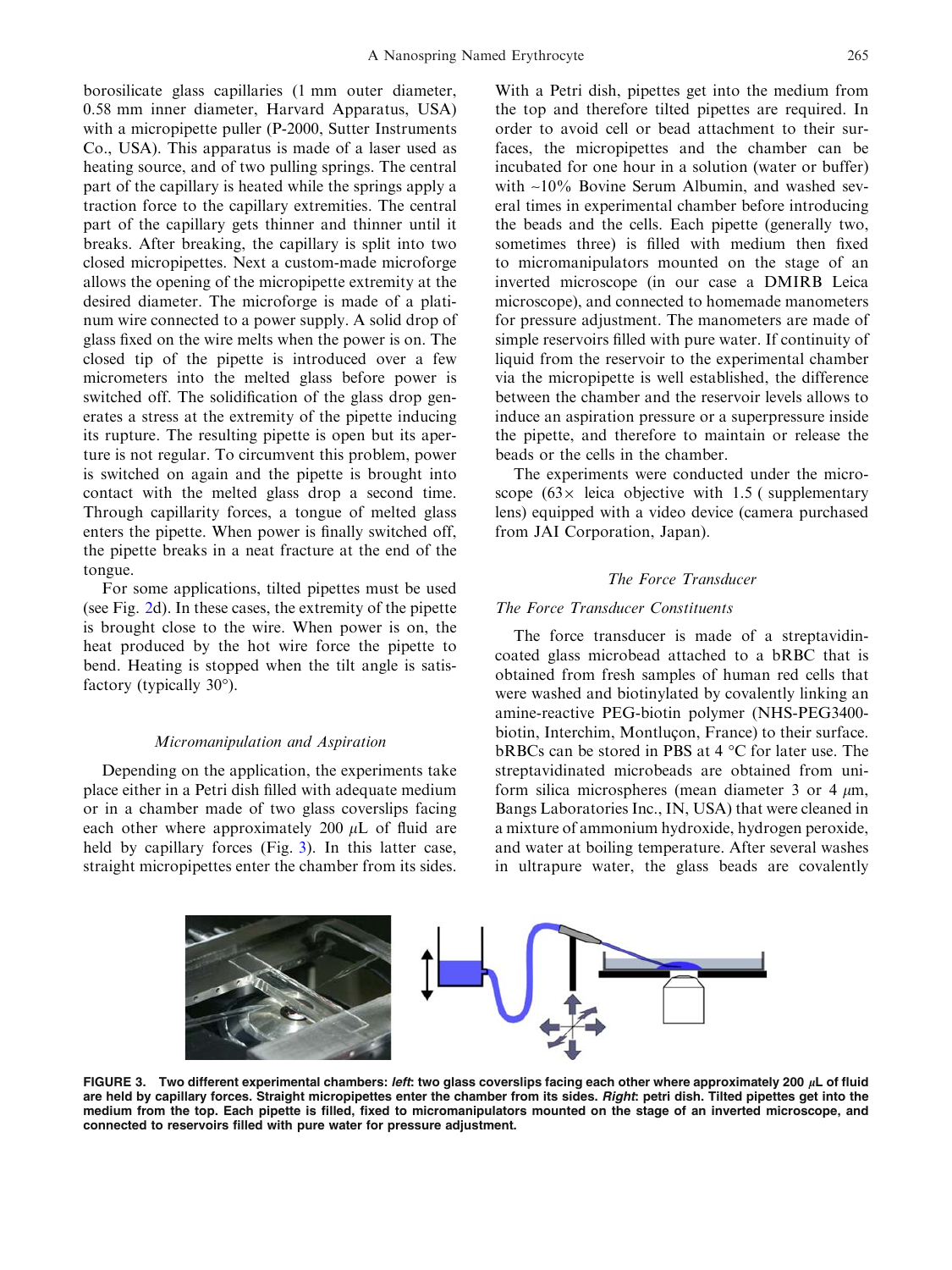bound with amino silane groups (N-(2-Aminoethyl)-3 aminopropylmethydimethoxysilane, ABCR GmbH, Germany). The silanized glass beads are then reacted with a mixture of Amine-reactive polyethylene oxide polyethylene glycol with biotin (NHS-NHS-LC-LCbiotin, Interchim, Montluçon, France) and Sulfo-MBS (Pierce, c/o Touzard et Matignon, France). The last step consists in saturating biotinylated microbeads with streptavidin by incubated the beads in a 2 mg/mL streptavidin solution (Jackson Immunoresearch Laboratories, Inc., USA). Beads are finally washed several times in PBS at  $4^{\circ}$ C for later use.

#### Force Transducer Assembling

A crucial step in the preparation of a BFP experiments is the assembling of the force transducer. It is illustrated in Fig. 4. Biotinylated erythrocytes and streptavidinated beads are first introduced in the experimental chamber. With the micromanipulators, the extremities of the two opposite pipettes are brought close to a red blood cell and a bead respectively. If aspiration pressures are imposed to the micropipettes, they grab a bead and an erythrocyte. The red blood cell and the bead are then micromanipulated in contact in a way that both are aligned with the pipette axis. This contact allows the formation of many streptavidin/ biotin bonds. When releasing the aspiration pressure in the bead holding pipette, the bead remains firmly attached to the erythrocyte. The high affinity of biotin for streptavidin ensures a long time adhesion compared to a BFP experiment duration (from a few minutes to tens of minutes) and an adhesion stronger than the interactions that are studied.

## The Force Transducer Spring Constant

Evans<sup>[10](#page-12-0)</sup> has studied the deformation of a red blood cell submitted to a force. For small deformation (i.e. it will be the case in both applications described later), the erythrocyte behaves like a spring with a spring constant given by Eq. (1):

$$
k = \frac{\pi R_{\rm p} \Delta P}{\left(\ln\left(\frac{2R_{\rm g}}{R_{\rm p}}\right) + \ln\left(\frac{2R_{\rm g}}{r_{\rm b}}\right)\right)\left(1 - \frac{R_{\rm p}}{R_{\rm g}}\right)}\tag{1}
$$

where  $\Delta P$  is the aspiration pressure applied to red blood cell holding pipette,  $R_p$  the pipette radius,  $R_g$  the red blood cell radius outside the pipette and  $r<sub>b</sub>$  the radius of the contact area between the red blood cell and the glass bead. The force transducer spring constant  $k$  can be easily tuned, even during the course of an experiment, from 10 pN/ $\mu$ m to 10,000 pN/ $\mu$ m by a simple adjustment of the aspiration pressure  $\Delta P$ . If water continuity between the reservoir and the pipette is ensured in the hydraulic system that controls the pressure, k remains stable with  $5\%$  accuracy even at low values. However, the presence of air bubbles will make the aspiration and consequently the spring constant unstable. When the erythrocyte is submitted to an interaction, it is compressed or stretched depending on whether the interaction is repulsive or attractive. This deformation is obtained by tracking the position of the glass bead fixed to the red blood cell. Indeed, when observed with a slightly unfocused optical microscope, the bead displays a light spot with a gaussian intensity profile on its center. This spot is tracked by video processing with the camera connected to the microscope. The tracking procedure developed in the laboratory gives the real time position of the bead at 360 Hz. The difference of the bead position when the red blood cell is at rest and under interaction gives the deformation of the erythrocyte with an accuracy of a few nanometers.

Measurable physical deformation of red blood cells ranges typically from 10 nm to 1  $\mu$ m. When multiplying it by the spring constant  $k$  of the red blood cell, the force exerted on the force transducer is obtained. The forces accessible with the BFP technique are therefore theoretically ranged between 0.1 pN and 10 nN. In practice, the high sensitivity in forces obtained using weak spring constants is limited by the fluctuation of the red blood cell position due to thermal excitation  $(\Delta x^2 \sim k_b T/k)$ . The advantage of a high spring constant is the weak amplitude of position fluctuations,



FIGURE 4. Sequences fort the assembling of force transducer. (a) The left pipette grabs a biotinylated red blood cell. (b) the right pipette grabs a streptavidinated glass bead. (c) The bead is brought into contact with the erythrocyte in the alignment of the red blood cell holding pipette. (d) When the aspiration pressure of the bead holding pipette is released, the bead remains firmly attached to the erythrocyte thanks to multiple strepatvidin/biotin bonds.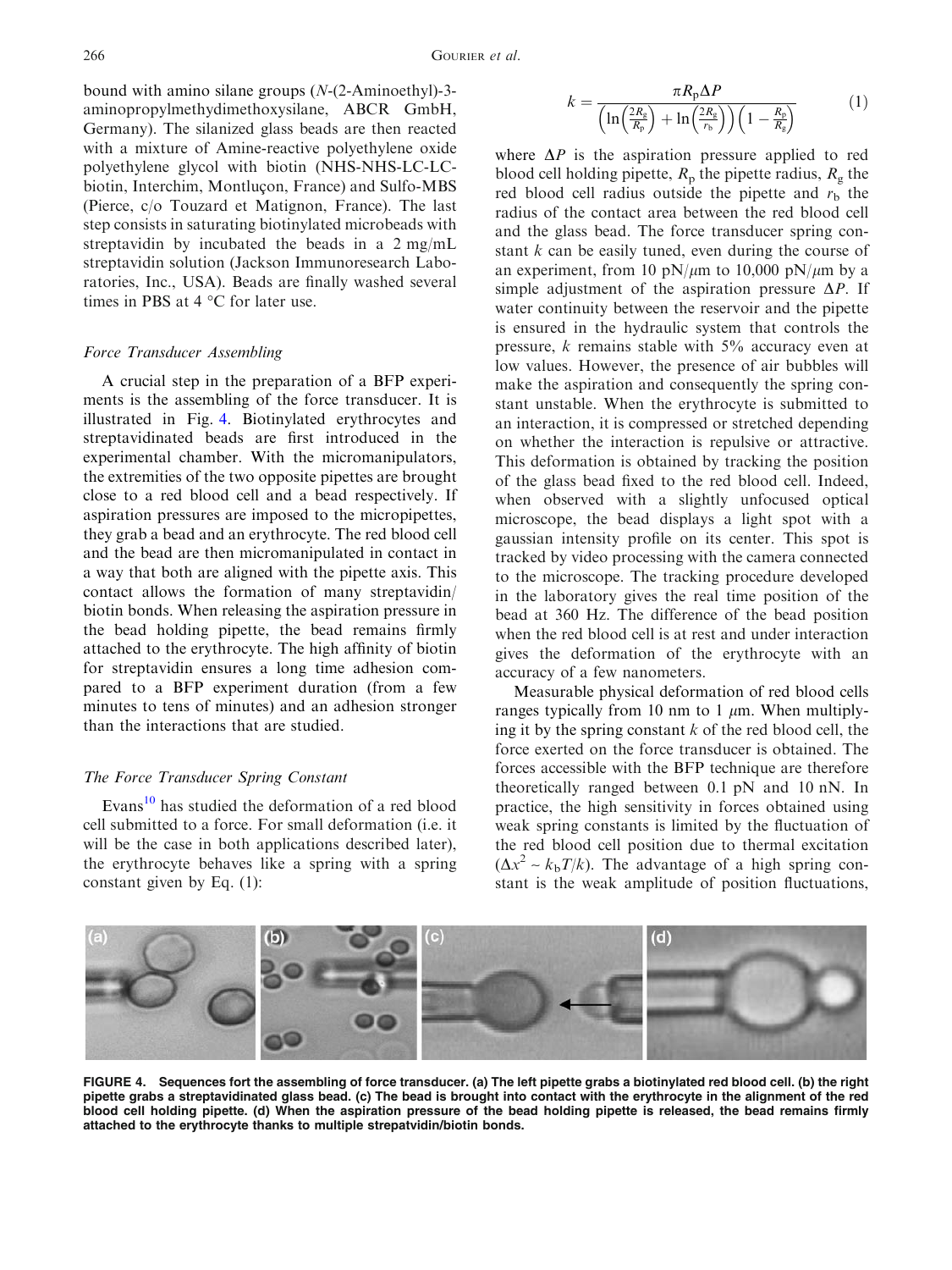<span id="page-4-0"></span>however the accuracy on the force evaluation becomes poor  $(\Delta f^2 \sim k_\text{b} T k)$ .

# The Sequences of a BFP Experiment

The force measurements consist in approach-contact-retraction automatized cycles between the probe functionalized with ligands and the target bearing the receptors.

These cycles are obtained by moving one of the pipettes along its axis towards the other one that remains still. The moving pipette is coupled to a linear piezoelectric translator (Physik Instrumente, Germany) allowing a very fine translation of the pipette at a controlled speed. This piezoelectric translator is connected to a digital-analog converter and a personal computer from which the program controlling the approach-contact-retraction cycles is started.

To detail the sequences of a BFP experiment, let's take for example the case where the pipette holding the

 $(a)$ 

target is moving (Fig. 5a) while the force transducer holding pipette remains still. During the approach phase, the target is translated with constant speed into contact with the force transducer. The contact produces a compression of the bRBC detected by tracking the attached bead. When the measured force reaches a chosen compression value ( $F_{\text{max}}$ , typically a few tens of pN), pipette translation is stopped, and the contact position is maintained during a time lapse imposed by the experimenter (typically hundreds of milliseconds) before the retraction phase begins. During this latter phase, the target is separated from the probe at constant speed  $v_0$ . If a bond has been formed, the bead, attached to the target, has to follow its movement when retracted. The red blood cell is elongated in the traction direction until the bond breaks. When the rupture occurs, the probe rapidly comes back to its equilibrium position. This process can also be described in term of forces: until it breaks, the bond is submitted to a traction force which increases as the target is moved back.

 $(b)$  Force



FIGURE 5. (a) The target is brought in contact with the probe. (b) Force distance curve observed when a bond has been formed. Like in an AFM only a relative value of the distance can be obtained. Another technique, the Surface Forces Apparatus (SFA),  $27,30$ can provide the absolute distance between substrates. In the BFP, after contact is achieved (non zero positive force), the compressibility of the target can be probed. The rupture force of the bond corresponds to the force measured when the ligand/receptor complex dissociates upon a given loading rate. (c) Rupture force distributions of a bond obtained for several loading rates. (d) Dynamic force spectrum of the bond. Each linear regime in the dynamic force spectra corresponds to a given barrier (here 2 barriers) in the energy landscape of the interaction.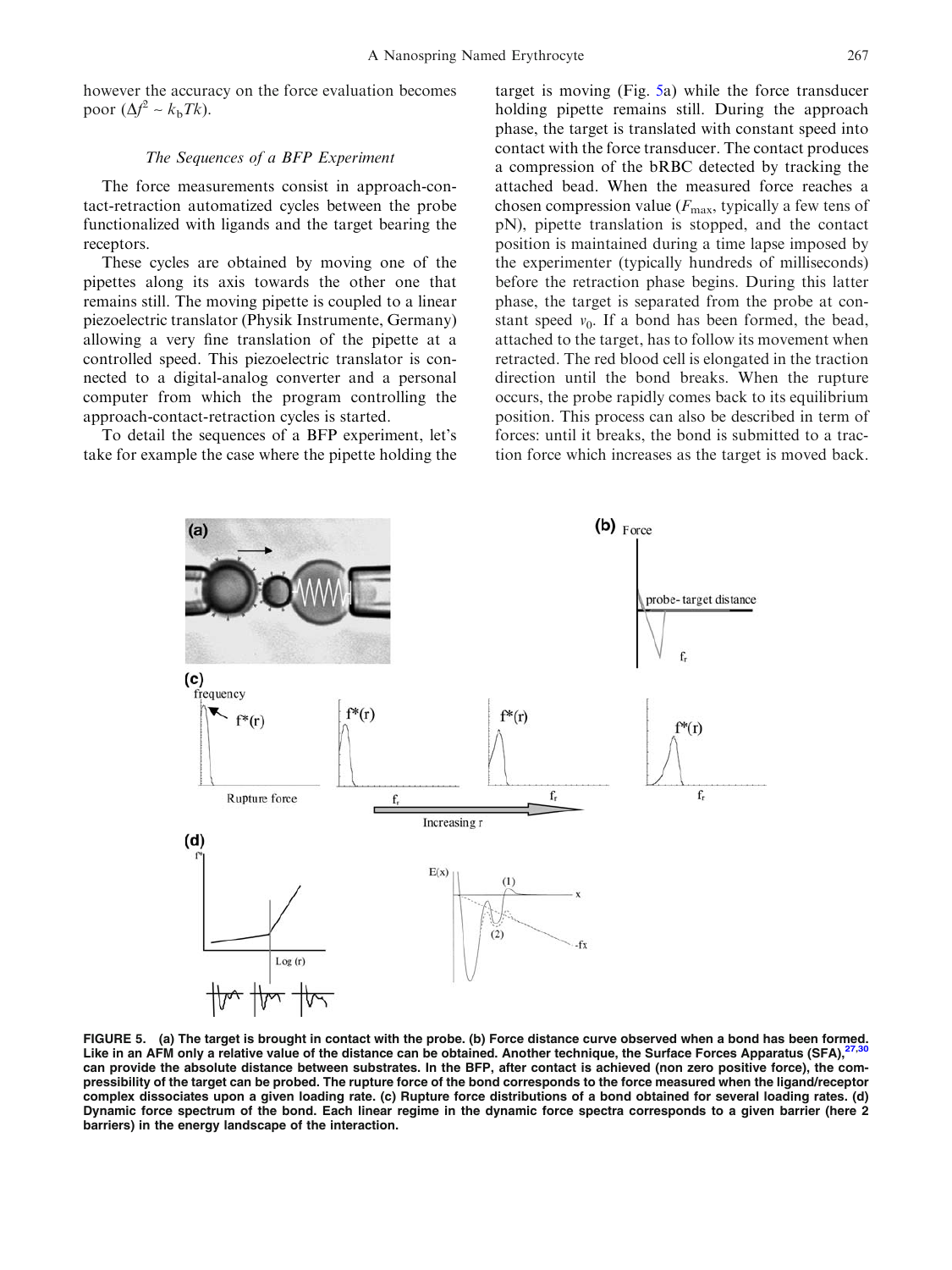The evolution in time of this force is given by  $F = (kv_0)t - F_{\text{max}}$  where t is the time, starting from the beginning of the retraction phase. Thus, the traction force is a ramp. The slope,  $r = kv_0$ , is called the loading rate. The rupture force of the bond corresponds to the force measured when the ligand/receptor complex dissociates upon a given loading rate (Fig. [5](#page-4-0)b). As mentioned above, the strength of the bond is not characterized by a given force but by a force distribution that depends on the loading rate. In the BFP experiments, rupture force distributions of a bond can be obtained for several loading rates (Fig. [5c](#page-4-0)). For a given loading rate, a high number of approach-retraction-separation cycles must be performed with many probe and target couples in order to obtain statistically significant rupture force histograms. A convenient way of visualizing the robustness of the bond is to plot the most likely rupture force  $f^*$  deduced from each force distribution as a function of the logarithm of the loading rate (Fig. [5](#page-4-0)d). Such a representation is often called a dynamic force spectrum. Dynamic force spectroscopy provides a bridge between rupture forces measurements and the energy landscape of the interaction between two biomolecular objects. Indeed, the energy landscape of a bond displays main energy barriers that the system has to overcome to reach the unbound state (Fig. [5](#page-4-0)d). Standard dynamic force spectroscopy theory states that each linear regime in the dynamic force semi-log spectra corresponds to a given barrier in the energy landscape of the interaction.[4,12,15,20,28](#page-12-0) Even though this assumption has been somewhat shaken recently,<sup>[1,](#page-11-0)[22](#page-12-0)</sup> it can be considered as a first approximation that  $n$  different regimes corresponded at most to *n* different barriers.<sup>[7](#page-12-0)</sup>

For each of them, the relation between  $f^*$  and the loading rate is expressed as:

$$
f^* = \frac{k_B T}{\Delta x} \operatorname{Ln}\left(\frac{r}{\frac{k_B T}{\Delta x} v_0}\right) \tag{2}
$$

 $\Delta x$  corresponds to the distance over which the ligand must be pulled from the receptor in order dissociate the complex. It is therefore the distance between the energetic well in which the system is trapped and the main energy barrier.  $v_0$  is the rate of escape from this well to the unbound state under zero force.

Energies can be deduced from frequencies  $v_0$  by using:  $(1 + \Lambda F)$ 

$$
v_0 = \frac{1}{t_D} \exp\left(-\frac{\Delta E}{k_B T}\right) \tag{3}
$$

where  $\Delta E$  is the height of the corresponding barrier of the energy landscape and  $t_D$  a microscopic time scale of the order of  $10^{-10}$  to  $10^{-9}$  s.  $\Delta x$  and  $v_0$  are obtained by a linear fit of the  $f^*$  vs.  $Log(r)$ .

#### APPLICATIONS

# The Streptavidin Biotin Paradox: A Story of Time<sup>[33](#page-12-0)</sup>

Because of its high affinity as a non-covalent bond, the streptavidin–biotin complex is often used in biology or chemistry to couple molecules. It is also well-known<sup>[6,17](#page-12-0)</sup> and widely studied (see for instance<sup>[16,18,23,29,32](#page-12-0)</sup>). With the BFP technique previously described (the target was a biotinylated glass bead), Evans's group has established rupture force distributions of the streptavidin–biotin complex for several loading rates (Fig.  $6$ ),<sup>[29](#page-12-0)</sup> from which for a pulling force of 75 pN, an upper bound for the life span of the bond equal to 75 ms was deduced. This strongly contradicts another work done by Bustamante's group where the life span of the same complex was obtained by a different technique.<sup>[2](#page-11-0)</sup> For their experiment, they use DNA strands whose extremities are functionalized with a biotin on which a streptavidinated latex bead is attached. A controlled traction force is applied to one of the beads through a hydrodynamic flow. The time over which the bead detaches from the DNA provides the life span of the bond. They showed that up to 80 pN, the bonds are stable over one minute which is at least two orders of magnitude higher than the one obtained with the BFP experiment. Hence, one has to reach the senseless conclusion that for a given constant pulling force, the life span of the bond will depend on the technique used to apply the force. This is the streptavidin–biotin paradox. Our study was devoted to understanding its origin.

Let's first focus on another fundamental result related to the streptavidin–biotin complex. Molecular dynamics simulations provide relevant information about the energy landscape of the bond. By simulating the extraction of a biotin out of an avidin binding pocket in half a nanosecond, Schulten's group has been able to completely follow the trajectory of the biotin leading to the bond rupture.<sup>[23](#page-12-0)</sup> From this trajectory, they approximated the neighborhood of the minima in the energy landscape (Fig. [7\)](#page-6-0). This study indicates that there are three minima and therefore also three barriers in the energy landscape. The presence of three barriers is corroborated by an independent experiment in which streptavidin-coated beads rolled on a biotinylated surface in a flow chamber. $32$ 

With the BFP technique, Evans's group obtained from rupture force distributions of the streptavidin– biotin complex at several loading rates a dynamic force spectrum showing two linear regimes (Fig. [6\)](#page-6-0). We have seen in the previous section that each linear regime corresponds to a given barrier in the energy landscape. $4,12,15,20,28$  Thus, in the BFP experiments, only two barriers are observed in the energy landscape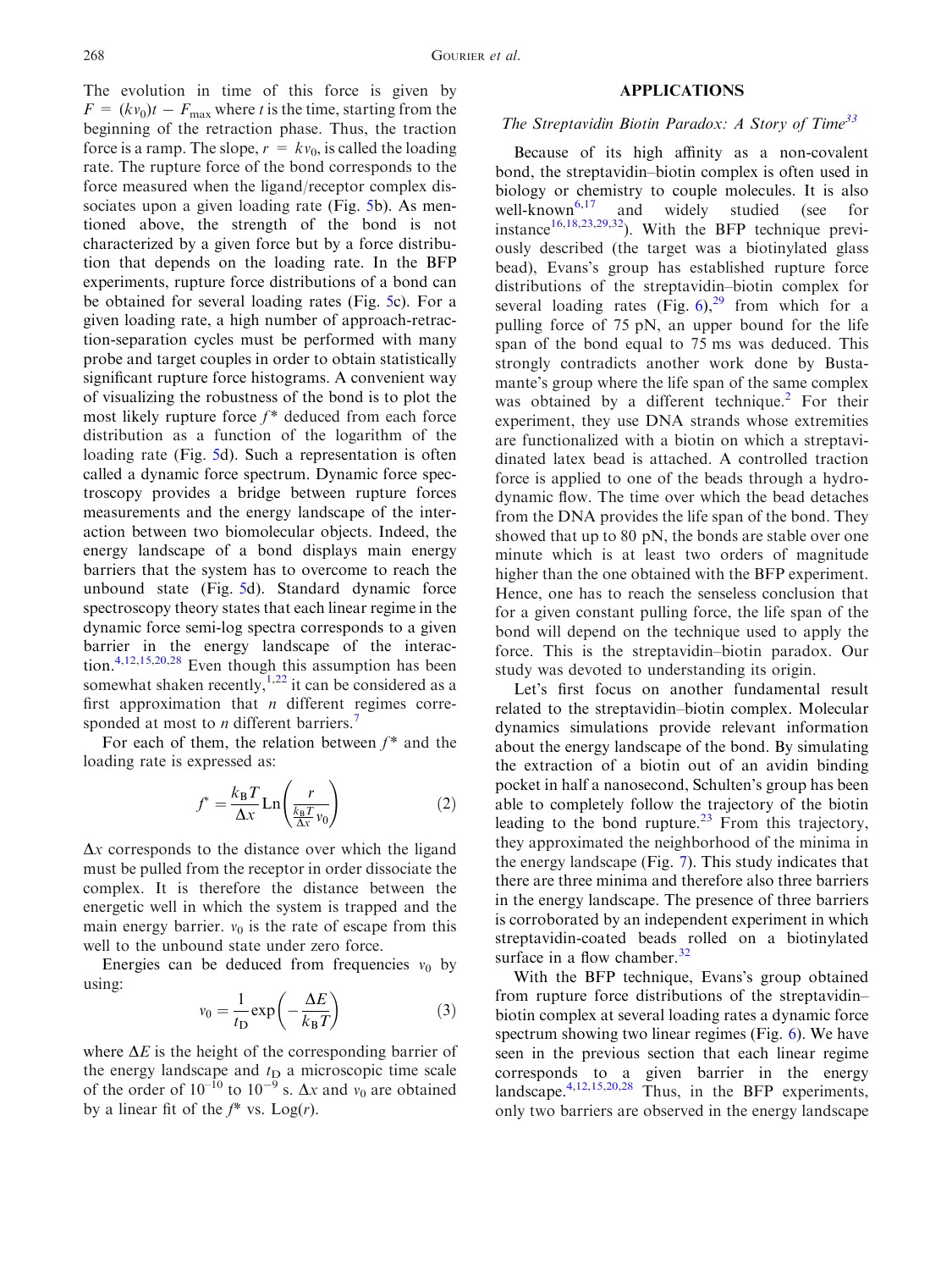<span id="page-6-0"></span>

FIGURE 6. Left: Probability density of the rupture force at different loading rates ranged between 1 and 60,000 pN/s obtained from Merkel et al.<sup>[29](#page-12-0)</sup> The associated fits correspond to the distributions expected by applying the Kramers' model (Eq. 4) to the two outer barriers of the energy landscape given Fig. 7. Right: Experimental curve obtained by Evans' group of the most likely rupture force of a single streptavidin–biotin bond as a function of the loading rate. Two regimes can be observed as indicated by the two linear slopes.



FIGURE 7. Energy landscape of the streptavidin–biotin bond. The landscape used to obtain the probabilities in Fig. 6 (shaded line) is superimposed to the one predicted by molecular dynamic simulations (solid lines, given in Merkel et al. $^{29}$  and deduced from original data of Shulten's group<sup>[23](#page-12-0)</sup>). The shaded dashed line represents the inmost barrier that is seen in the DNA experiments but not with the BFP measurements. The values  $x_m1(0)$ ,  $x_m2(0)$ ,  $x_m3(0)$ ,  $x_b1(0)$ ,  $x_b2(0)$ , and  $x<sub>b</sub>3(0)$ , are, respectively, the positions of the first, second, and third minimums and of the first, second, and third barriers under zero force.

of the streptavidin–biotin bond. As molecular dynamics simulations and flow chamber data showed that three barriers are present, one of these barriers is missing in the BFP measurements. In order to determine which one, we have reanalyzed in details the distributions of rupture forces for all the loading rates. These distributions can be theoretically predicted by applying reaction-rate theory, also known as Kramers' theory,  $^{13,19,26}$  $^{13,19,26}$  $^{13,19,26}$  to the energy landscape of the bond. In order to proceed with the analysis, it is necessary to describe this theory in the case where there are two barriers in a one-dimensional energy landscape. The probabilities of being in each of the two energy minima are given by:

$$
\frac{dP_1(t)}{dt} = -v_{12}(f)P_1(t) + v_{21}(f)P_2(t)
$$
\n
$$
\frac{dP_2(t)}{dt} = +v_{12}(f)P_1(t) - v_{21}(f)P_2(t) - v_{23}(f)P_2(t)
$$
\n(4)

where  $P_1(t)$  and  $P_2(t)$  are the probability to be respectively in the first, and second minimum,  $f$  is the pulling force which is related to the time  $t$  through the loading rate r by  $f = r.t$ , and  $v_{ii}(f)$  are the transition rates from a minimum i to a neighbor minimum  $i$ , 3 referring to the unbound state. We have tried to apply Kramers' theory to each possible pair of barriers of the energy landscape. The only way by which the experimental rupture force distributions obtained by Evans's group could be fitted was by keeping the two outer barriers from the molecular dynamics and assuming that the bond is in the second deepest minimum at the start of the separation process. The predicted rupture force distributions are given in Fig. 6. The agreement with the experimental histograms is almost perfect for all the loading rates. The conclusion is therefore that in the BFP experiment the streptavidin–biotin bond did not reach its deepest minimum. This may be the difference between these measurements and the DNA stretching technique. Intuitively, it can be understood since in the BFP the bond was given a fraction of second to form while for the study with DNA, the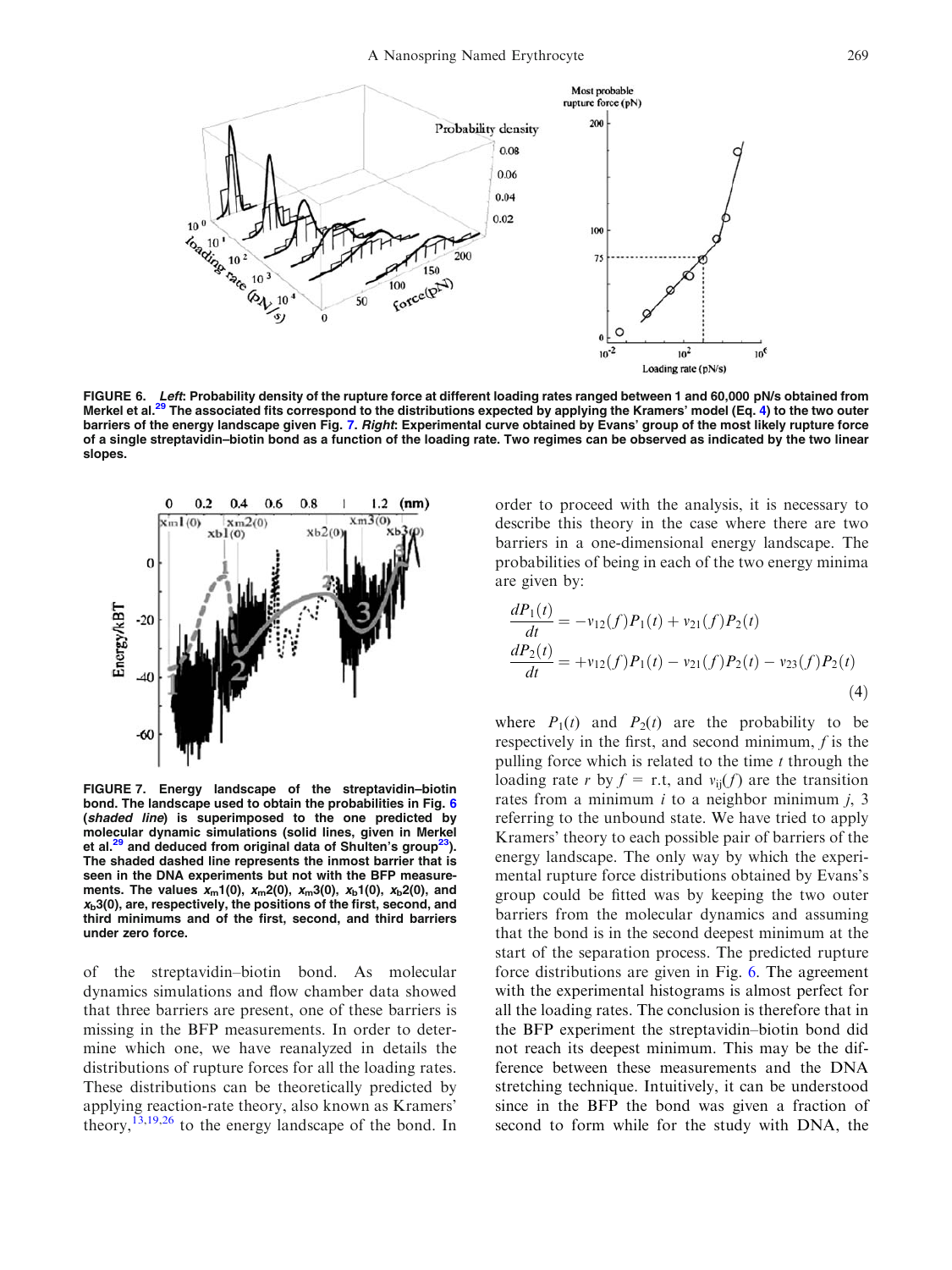DNA strand had been attached to the streptavidincoated beads for several minutes before any pulling force was applied. Hence, we can assume that the history of the bond is at the origin of the streptavidin– biotin paradox.

In order to test this assumption we have conducted experiments in which both experimental approaches were combined: we have used the BFP technique with streptavidin-coated beads that had previously been incubated with DNA strands biotinylated on one end (Fig. 8). As the streptavidin–biotin bonds have been formed a long time before the pulling process starts, the rupture forces should be larger than the ones obtained by Evans's group with the BFP also. However, as it is important to make a large number of measurements (a least one hundred per loading rate) to obtain good statistics and smooth distributions, it is necessary to keep the same bead over several



FIGURE 8. Description of the BFP experiment with DNA strands. The streptavidinated glass bead attached to the biotinylated red cell. The DNA is bound to the bead by single streptavidin–biotin bonds. The target is an aggregate of latex particles. When the glass bead and the latex particles are brought in contact, the DNA strongly attaches to the latex particles. Upon separation, the streptavidin–biotin bond is the first one to unbind. This protocol allows the measurements of rupture forces of bonds that have been given several hours to form.

approaching-separation cycles. Thus, it may happen that a DNA strand that had previously been detached from the bead reattaches through a newly formed streptavidin–biotin bond. Consequently, the expected distribution should present two peaks: one corresponding to the ''old'' bonds, like in the DNA stretching studies, and one corresponding to the ''new'' bonds, like in the previous BFP measurements. This is exactly what we have observed (Fig. [9a](#page-8-0)). By adding biocytin (0.1 mg/mL) in the solution in order to block all the available streptavidin sites, the first peak disappears confirming that it was due to the formation of new streptavidin/biotin bonds during the measurements (Fig. [9b](#page-8-0)). The experimental distributions of Fig. [6](#page-6-0) can be predicted by Kramer's theory using the complete energy landscape of Fig. [7](#page-6-0) with initial conditions in which the probability to be in the deepest minimum is approximately 0.5. Thus, we have been able to probe experimentally unambiguously the presence of the three barriers with our system and completely find the energy landscape of the streptavidin–biotin bond.

This study using the BFP technique demonstrates that the history of the bond is at the origin of the streptavidin–biotin paradox: in the two contradictory experiments the bond did not reach the same state before a pulling force was applied on it. Our results indicate that the time a system takes to reach equilibrium can be relevant to experimental time scales and may be too often neglected in many fields such as chemistry or biology where association constants are commonly used. There should therefore not only be one association constant per molecular complex but one per metastable state that is relevant in the time scales of the considered process. Of course, the higher the barriers, the longer it takes to fill up the minima.

# Mapping Mouse Gamete Interaction Forces Reveal Domains at the Oocyte Membrane with Different Adhesive Properties<sup>[24](#page-12-0)</sup>

Membrane fusion occurs in various biological processes as crucial as transmission of nerve pulse across the synapses, intra-cellular traffic, endo- and exocytosis, fertilization, etc. It is a two-step process which includes adhesion of two membranes followed by their physical merging. Mammalian fertilization offers an example of membrane fusion process that presents several peculiarities: it involves a single couple of heterologous cells, an oocyte and a spermatozoon, isolated within the perivitelline space into which the spermatozoon is the only cell able to penetrate (Fig. [10\)](#page-8-0).

During the last twenty years, investigations have been conducted on mammalian gametes with the aim of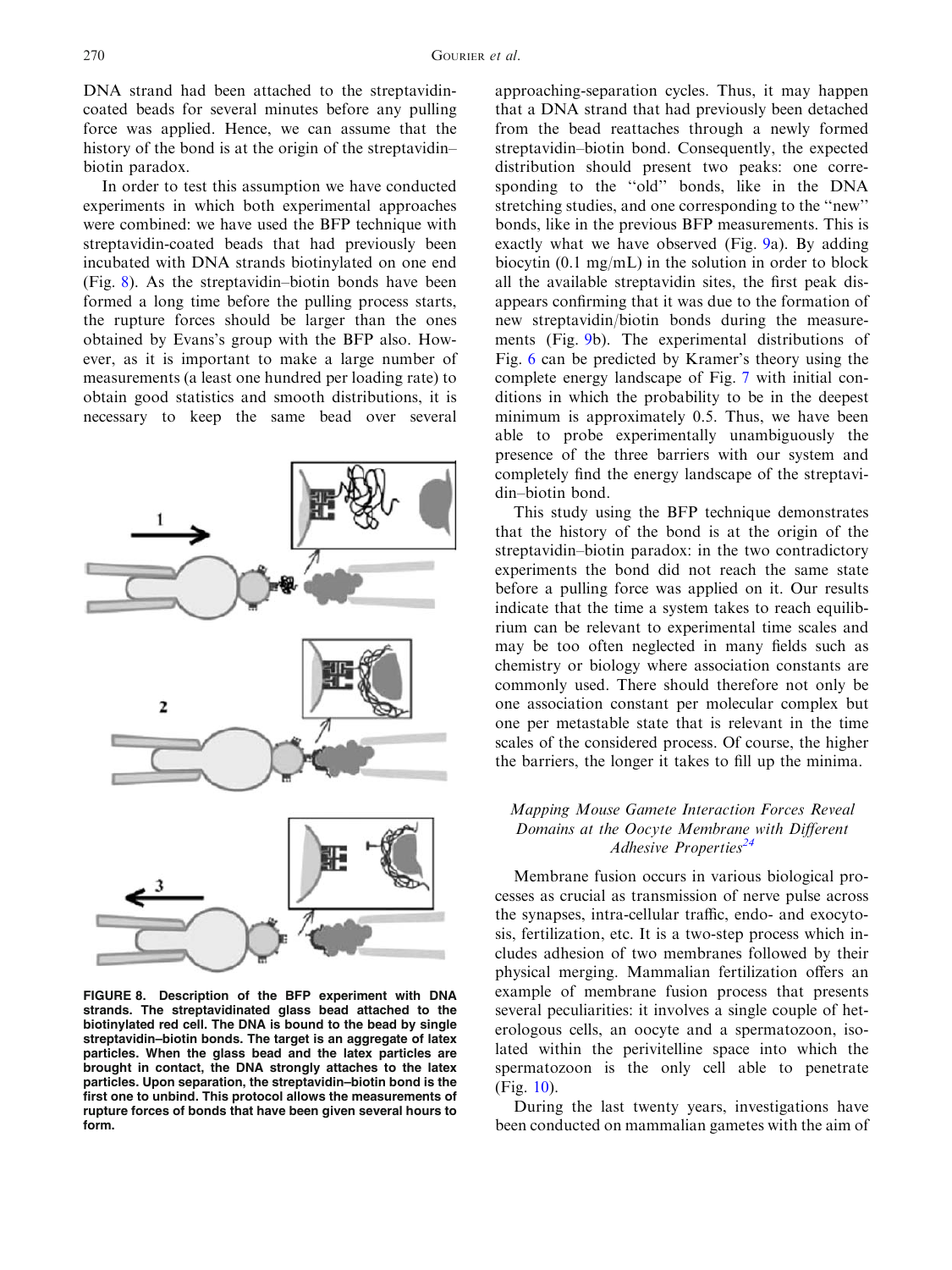<span id="page-8-0"></span>

FIGURE 9. Experimental distributions of the rupture force obtained at  $r = 2400$  pN/s, (a) with the DNA coated beads. (b) with the DNA coated beads after adding biocytin in the solution in order to block all the available streptavidin sites. The corresponding probability density of the rupture forces predicted from the energy landscape given in Fig. [7](#page-6-0) and Kramers' equations is superimposed.



FIGURE 10. sequences of events during gamete fertilization. Left: The spermatozoon cross the zona pellucida (ZP) and enters the perivitelline space. Middle: Adhesion step of gamete interaction. Right: Fusion step of fertilization.

identifying the molecular membrane actors of gamete adhesion and fusion, but also the molecular mechanisms involved in these last and crucial stages of fertilization. The usual biological strategy of investigation of gamete interaction is in vitro insemination experiments performed with wild or genetically modified gametes, in presence or not of targeted antibodies or reagents (for review<sup>[9,25,34](#page-12-0)</sup>). In this context, the BFP technique is an original and powerful tool to quantitatively investigate gamete interaction, very complementary from biological strategies. The idea consists in directly measuring the interaction forces experienced by two isolated gametes (i.e. like what occurs in nature). To adapt the BFP technique to the constraints imposed by the use of two cells as different as an oocyte and a spermatozoon adhering through weak biochemical links, some improvements had been made on the usual set-up described preciously. In mice, oocytes are around 80  $\mu$ m in diameter and exhibit a pear shape (Fig. [11\)](#page-9-0). A mouse spermatozoon is composed of an almost flat head with dimensions of approximately  $5 \times 3 \times 1 \mu m^3$  and a 60  $\mu$ m long flagellum.

The main adaptation of the traditional BFP set-up consisted in the fixation of the spermatozoon head on the bead of the BFP transducer. The BFP probe was therefore made of the assembling of a biotinylated erythrocyte, a streptavidinated glass bead, and the spermatozoon, the three components being carefully aligned in the axis of the holding pipette. In addition to

the two micropipettes holding respectively the probe and the target (i.e. an oocyte), a third pipette was maintaining the flagellum of the spermatozoon about 20  $\mu$ m away from its head in order to keep the probe properly aligned. The functional integrity of the cells was maintained by performing all the experiments at 37 °C in a  $CO<sub>2</sub>$  independent physiological medium. The approach-contact-retraction cycles of the two gametes were achieved by manoeuvring the oocyte into contact with the spermatozoon head and then pulling on it for separation. The speed and position of the oocyte were controlled all over the approach and traction courses. The contact time of the gametes and maximum compression forces at contact were also controlled. The interaction force felt by the gametes during the whole cycle was continuously obtained. By choosing red blood cell stiffness of 125 pN/ $\mu$ m, a 10  $\mu$ m/s approach speed of the oocyte holding pipette, and a maximum compression force of 20 pN without pause before the beginning of the retraction phase at  $4 \mu m/s$ , the total time spent by the cells under compression was around 250 ms. Under these conditions, for 56% of touches no adhesion was detected (Fig. [12a](#page-9-0)), 18% of gamete contacts gave rise to welldefined single attachment (Fig. [12b](#page-9-0), c) and the latest 26 % of touches gave rise to different kinds of interaction, mainly very complex profiles for which multiple attachment points were clearly involved (Fig. [12d](#page-9-0)). Figure [12](#page-9-0) illustrated the typical different shapes of the force distance curves obtained during the separation phase.

Let's focus on the 18% of touches giving single attachment events (Fig.  $12b$ , c). At the start of separation, the oocyte deformation always increases linearly with the force indicating an elastic response to the oocyte's stretching. Then two behaviors are observed: in 11% of the cases the membranes completely sepa-rate (Fig. [12](#page-9-0)c), and in the other  $7\%$  there is a transition to a damped regime (Fig. [12](#page-9-0)b). This second regime corresponds to a viscoelastic behavior of the oocyte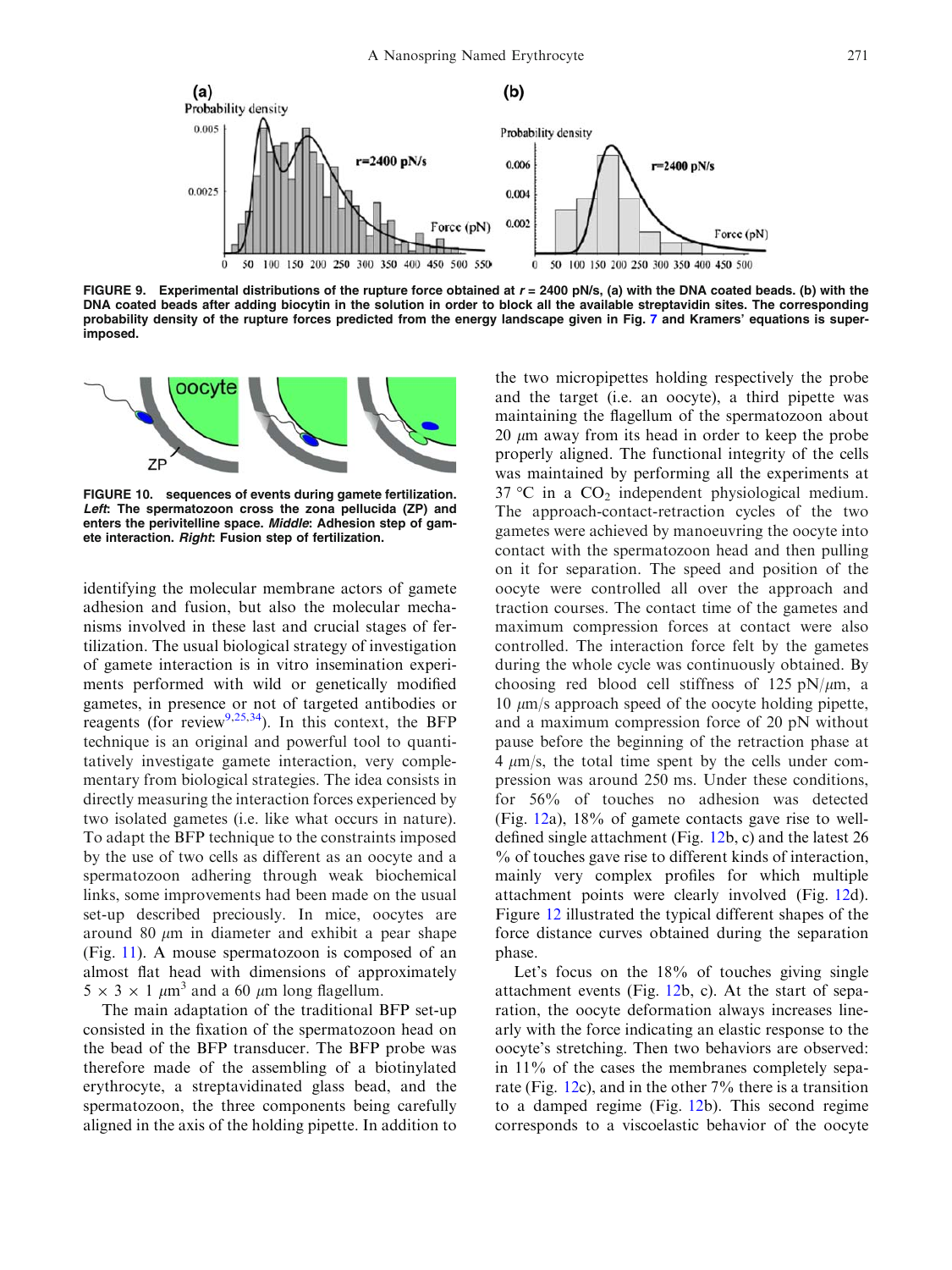<span id="page-9-0"></span>

FIGURE 11. Experimental setup. (a) The target is an oocyte held by the left micropipette. The scale bar is 10  $\mu$ m. (b) Scheme of the relative position of the target and the probe during a BFP experiment. Three glass micropipettes are needed. (c) The probe is made of a red blood cell, a glass bead and a spermatozoon (d) Schematic view of the whole experimental setup. The main drop of M2 medium is under mineral oil to prevent both evaporation at 37 °C and bacterial contamination. Real-time images acquired at 360 images/s by the CCD camera are used to compute the force of the interaction and control the piezo-electric device for precise positioning of the oocyte through online feedback control while the probe is fixed.



FIGURE 12. Typical force-distance curves of the approach-retraction cycles of the oocyte on the spermatozoon. During the approach phase, the force is zero until the cells are in contact, as revealed by a force increase of up to 20 pN. (a) No attachment between the gamete membranes (b) Single attachment point with elastic behavior and a damped regime: elastic deformation of the oocyte up to a force of  $F_{Lv}$ , followed by a transition to a damped regime, with extrusion of a tether from the oocyte membrane. (c) Single attachment point with elastic behavior only. When the cells are separated, the force jumps from a maximum force of  $F_{Le}$  to zero. (d) Multiple attachment points: a complex force-distance curve with a succession of force jumps.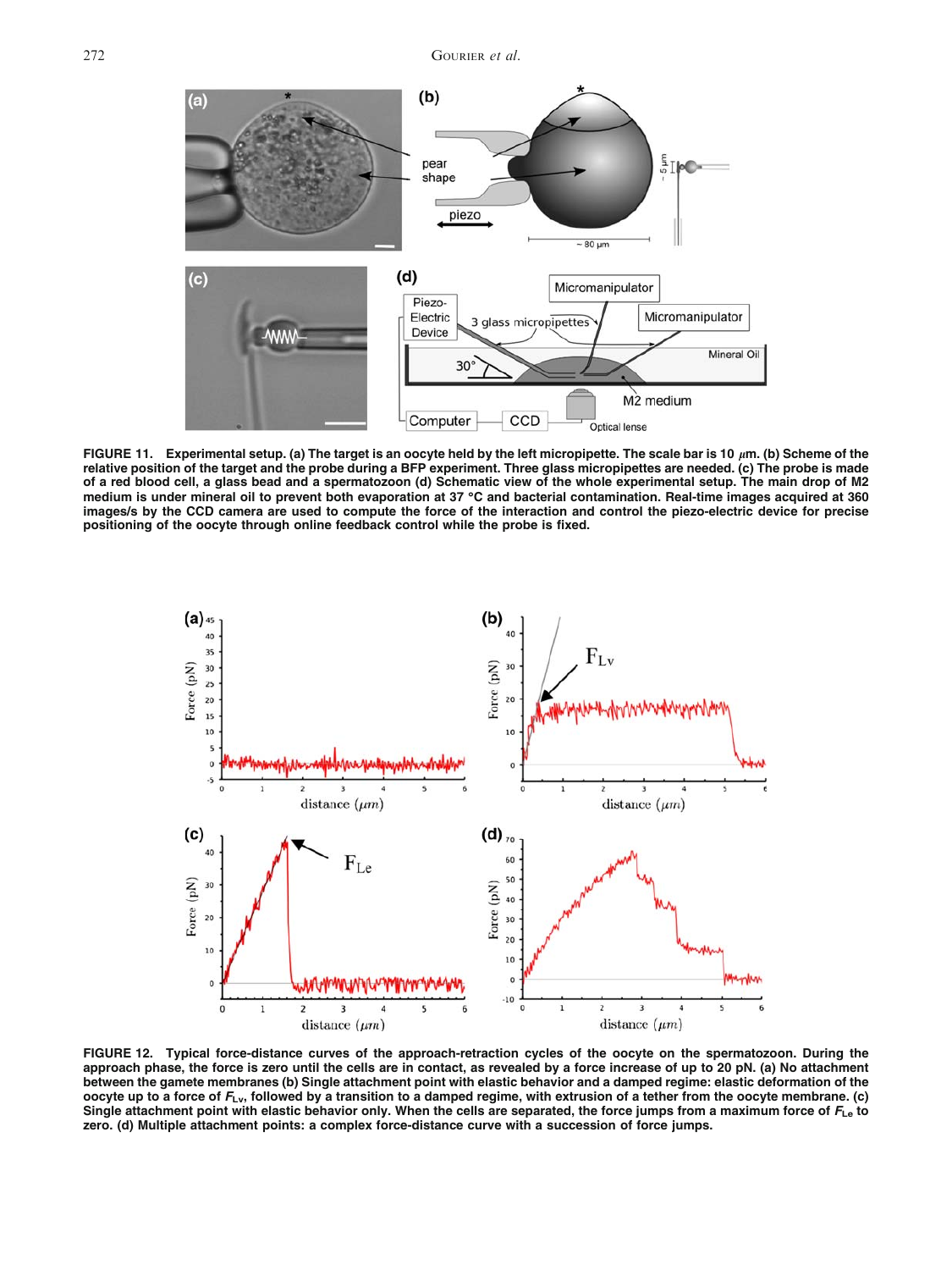plasma membrane associated to the extrusion of a tether. By fluorescent microscopy we showed that these filaments are extruded from the oocyte membrane. Transition from elastic to viscoelastic regime has recently been reported by Evans and coworkers $11,21$  on human neutrophils (PMN). According to these authors this transition from the elastic to the viscoelastic regime would be the signature of membrane detachment from the inner cytostructures.

Figure 13 gives the histograms of  $F_{\text{Le}}$  and  $F_{\text{Lv}}$  forces corresponding to the end of the linear regime for both types (B and C) of curves under the experimental conditions described above with an effective loading rate of about 100 pN/s. Figure 13a corresponds to the  $F_{\text{Le}}$  forces obtained for curves without viscoelastic regime. Figure 13b gives the  $F_{\text{Lv}}$  forces resulting from the curves with two regimes. The shape of the histograms significantly depends on the type of experimental curves. Indeed, the  $F_{\text{Le}}$  histograms show two distinct force distributions with most probable forces centered close to 8.5 pN and 19.5 pN. By contrast, the  $F_{\text{Lv}}$  histogram shows a single peak centered around 11 pN. Since the second peak of the  $F_{\text{Le}}$  histogram corresponds to larger forces than the one involved in  $F_{\text{Lv}}$  histogram, one can wonder why the oocyte continues to deform elastically even though the traction strength is higher than the threshold forces at which a tether can be extruded. Apparently, exerting a high enough traction force on a strong enough attachment point somewhere on the oocyte is not a sufficient condition to create a tether. The location of the attachment point on the oocyte membrane appears to be a key parameter regarding the capability of the membrane to create a tether. This suggests that the

(a)  $_{0.05}$ 

0.04

0.03

 $0.02$ 

oocyte membrane accessible to the spermatozoon is composed of different kinds of zones with different mechanical characteristics, some of them suitable for tether formation, the others not. In the following the former zones will be referred to v-domains and the latter to e-domains (Fig.  $14$ ). When the attachment point between the spermatozoon and the oocyte membrane takes place on a v-domain, the membrane is capable of undergoing a transition from the elastic to the viscoelastic regime. Because of the overlap of  $F_{L_y}$ and  $F_{\text{Le}}$  force distributions, the rupture of the membrane's attachment can also occur in v-domains before any tether is formed, and therefore lead to a purely elastic behavior of the force. In such a case, the experimental force/distance curve is similar to that obtained for membrane contacts occurring in an e-domain (Fig. [12c](#page-9-0)). Therefore forces, which should have contributed to the  $F_{Lv}$  histogram if the attachment point between the gamete membranes had not broken, end up in the lower peak of the  $F_{\text{Le}}$  histogram (see Fig. 13a). In other words, among the forces obtained at the end of the linear regime for a gamete attachment in a v-domain, a majority composes the  $F_{Lv}$  histogram and the rest composes the first peak of the  $F_{\text{Le}}$  histogram. Only the second peak of the  $F_{\text{Le}}$ histogram comes from the spermatozoon/oocyte contacts situated in e-domains of the oocyte.

This study has therefore proved the capability of the modified BFP technique used here in quantitatively measuring local changes in gamete membrane adhesion and in probing the mechanical behavior of the oocyte membrane at a micrometer scale. The nature of the e- and v-domains and the molecular players involved in the microvillar and amicrovillar areas of



FIGURE 13. Histograms of force distributions for (a)  $F_{Le}$  (see Fig. [12c](#page-9-0)) and (b)  $F_{Li}$  (see Fig. [12b](#page-9-0)). For  $F_{Le}$  distribution, two peaks are shown. The lower peak results from bonds occurring in the v-domain that break before any tether can be formed, and the high-force peak results from bonds occurring in an e-domain of the membrane oocyte.

 $(b) 0.1$ 

 $0.08$ 

 $006$ 

 $0.04$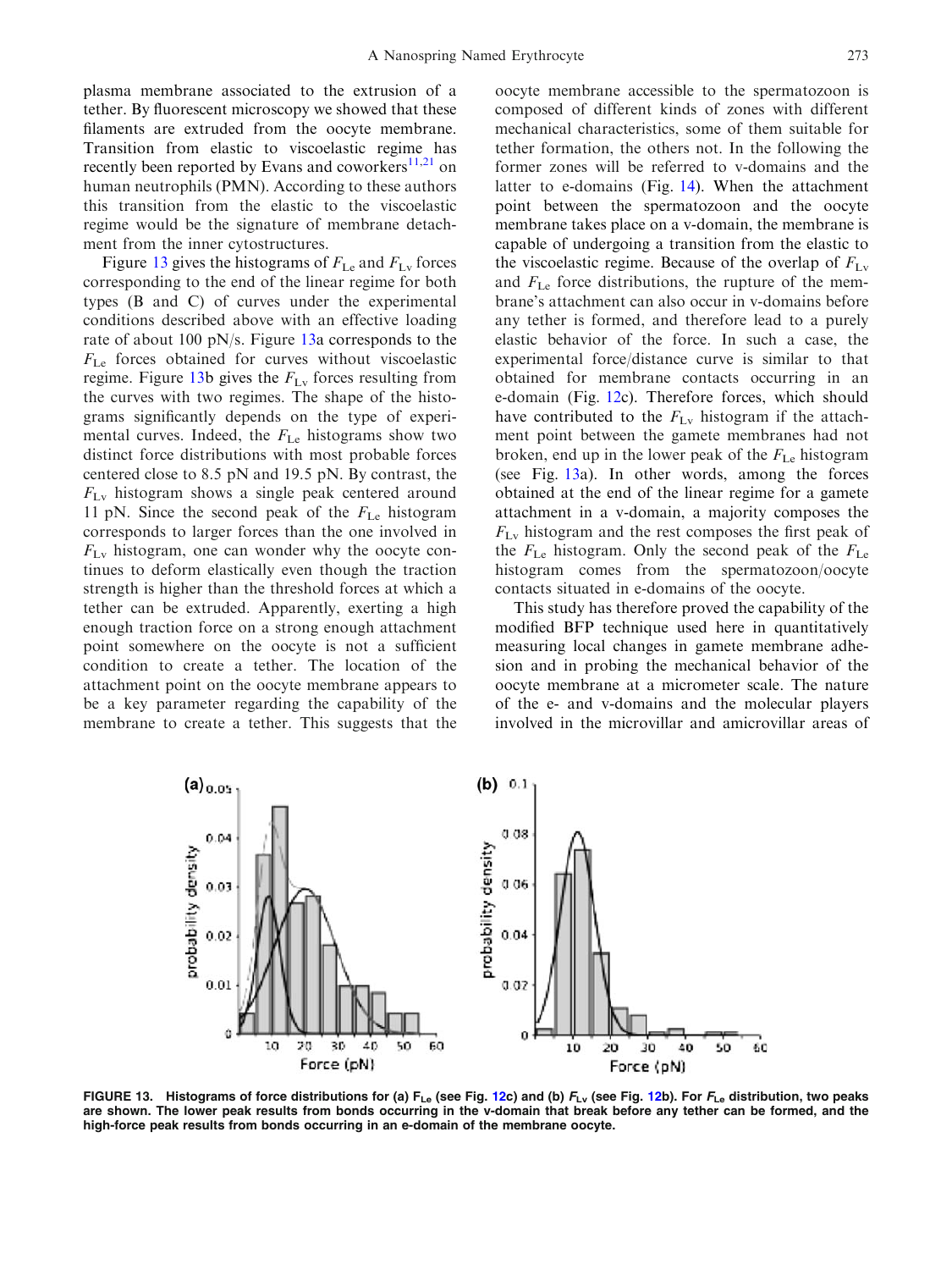<span id="page-11-0"></span>

FIGURE 14. v And e domains on the oocyte membrane probed by the spermatozoon. On v-domains, tethers can be extruded after the initial elastic deformation of the oocyte membrane. Two types of curves are therefore obtained depending on whether the bond breaks before or after the extrusion of a tether has occurred. On e-domains, the oocyte can deform only elastically. The curves obtained from v-domains give rise to the  $F_{Lv}$  histogram and to the first peak of the  $F_{Lv}$  histogram. The curves obtained fromdomains give rise to the second peak of the  $F_{\text{Le}}$  histogram.

the oocyte and at the spermatozoon membrane remain to be further investigated. This can be achieved by combining the approach presented here and strategic antibody molecules, knock-out gametes, or drugs modifying the binding between the cell membrane and its cytoskeleton. This approach could therefore become an efficient way of studying the molecular basis of spermatozoon-oocyte plasma membranes interaction during mammalian fertilization, very complementary to the usual biological strategies.  $9,25,34$  With the latter, it is often impossible to discriminate whether the involved proteins play a role in adhesion, fusion or both steps of fertilization. By contrast, here, gametes adhesion is probed independently from fusion. Moreover, it allows the study of gamete adhesion under conditions close to physiological ones since two isolated gametes are involved the same way as in fertilization.

#### **CONCLUSION**

The BFP is a powerful technique that can be used to quantify the strength of a single molecular bond at various levels: from isolated molecules on a substrate to proteins in their natural environment. It is relatively easy to setup. Hence, obtaining force measurement is not the most difficult part. As we have shown on two examples, it takes in-depth and careful analysis to deduce relevant information about the studied system. Often, other approaches such as molecular dynamics simulations or imaging (electron microscopy, confocal microscopy, fluorescence,...) are required to be able to draw conclusions. Even though the BFP is not a commercial technique such as the Atomic Force Microscope (AFM) or flow chamber, $31$  it has already been used and modified for various purposes.<sup>[5,27](#page-12-0)</sup>Its versatility should make the BFP a technique that will be more developed in the near future.

# **REFERENCES**

- <sup>1</sup>Bartolo, D., I. Derenyi, and A. Ajdari. Dynamic response of adhesion complexes: beyond the single-path picture. Physi. Rev. E (Stat. Nonlinear Soft Matter Phys.) 65:051910, 2002.
- <sup>2</sup>Baumann, C. G., S. B. Smith, V. A. Bloomfield, and C. Bustamante. Ionic effects on the elasticity of single DNA molecules. PNAS 94:6185–6190, 1997.